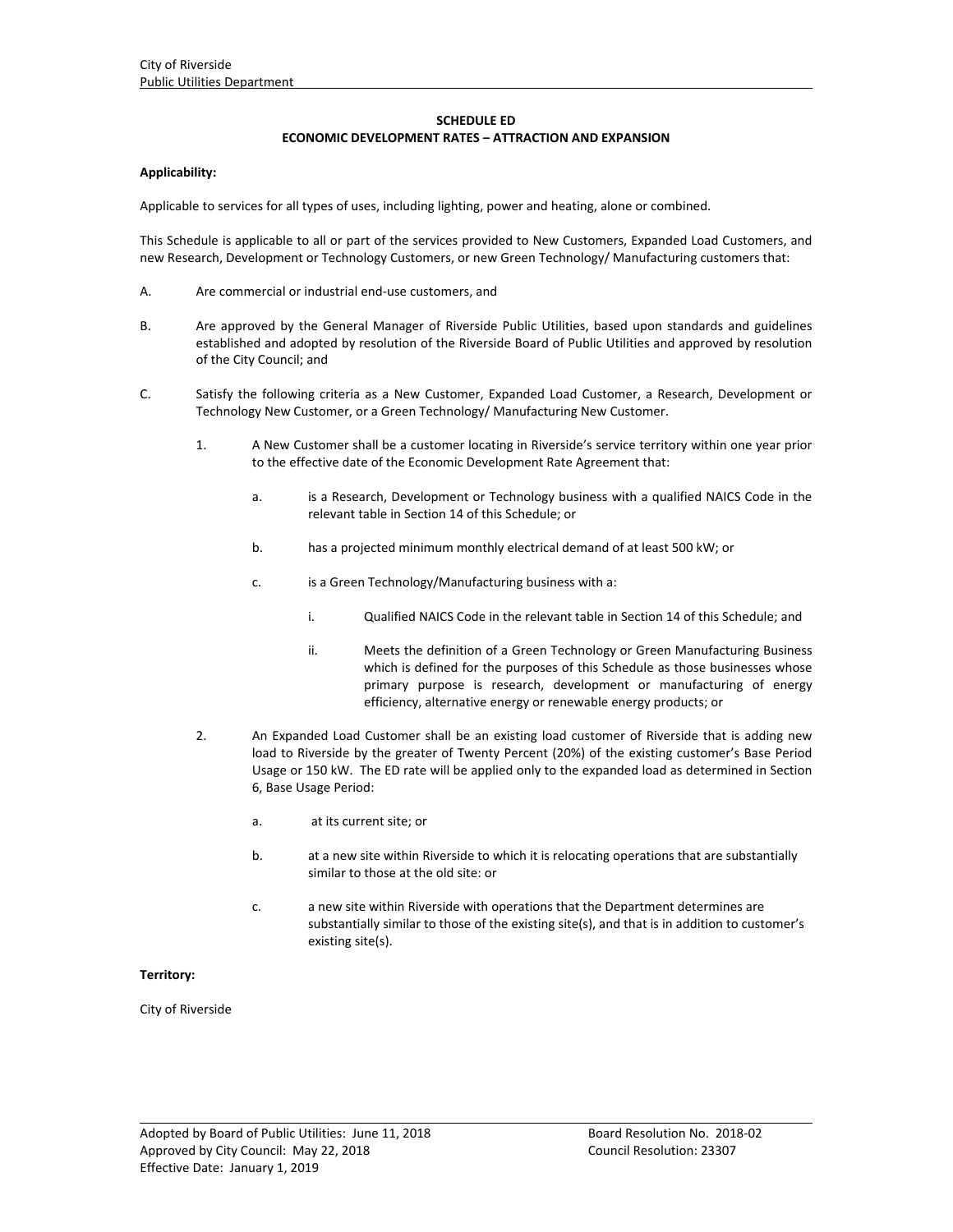Schedule ED– Economic Development Rates – Attraction and Expansion ‐2‐

### **Rates:**

Except as provided herein, or in the Economic Development Rate Agreement, all charges and provisions of the customer's Otherwise Applicable Tariff shall apply. The bundled charges or the total of the unbundled charges under the customer's Otherwise Applicable Tariff shall be reduced as follows:

Year 1 – 40% Year 2 – 20% Year  $3 - 0%$ Year  $4 - 0%$ 

Rates under this Schedule shall be subject to a Minimum Charge computed as set forth in the Economic Development Rate Agreement.

### **Special Conditions:**

### **1. Term:**

Economic Development Rate Agreements entered into under this Schedule shall be for a single four‐year term.

### **2. Otherwise Applicable Tariff:**

The Utility's published electric rate schedule which otherwise applies to Customer for service provided under this Schedule, provided however Schedule CS shall not be a Customer's Otherwise Applicable Tariff.

### **3. Approval:**

Application of this Schedule shall be subject to approval of the Public Utilities General Manager. The General Manager's approval shall be based upon standards and guidelines established and adopted by resolution of the Riverside Board of Public Utilities and approved by resolution of the City Council. The standards and guidelines: 1) shall include but not be limited to the consideration of such factors as job creation, property tax increment, private investment, land use, City's business base, and City's overall economic development strategic vision; and 2) shall provide adequate protection against arbitrary application of this Schedule.

The General Manager's decision to disapprove application of this Schedule to a customer shall be appealable to the Riverside Board of Public Utilities, not later than thirty days after Riverside notifies the customer of the General Manager's decision. Customer shall file a written appeal with the Riverside City Clerk setting forth the grounds on which the appeal is based. The Riverside Board of Public Utilities shall consider the appeal within thirty (30) days after receipt of the written appeal, and shall affirm, modify or reverse the decision of the General Manager.

#### **4. Agreement:**

The customer must sign the standard Riverside Economic Development Rate Agreement in order for the rates under this Schedule to be applicable. In addition to the other terms of this Schedule, the Economic Development Rate Agreement shall require the customer to reimburse Riverside for all rate reductions received under this Schedule, if the customer fails to maintain the required minimum load during the four-year term of the Agreement.

## **5. Minimum Load:**

Customers qualifying under this Schedule as a New Customer with a projected minimum monthly electric demand of at least 500 kW or as an Expanded Load Customer under Sections C.1.b and C.2 above, respectively, must agree to maintain a minimum level of load for four years from the date service is first rendered under this Schedule as set forth in the Economic Development Rate Agreement.

<u> 1989 - Johann Stoff, amerikansk politiker (d. 1989)</u>

## **6. Base Period Usage:**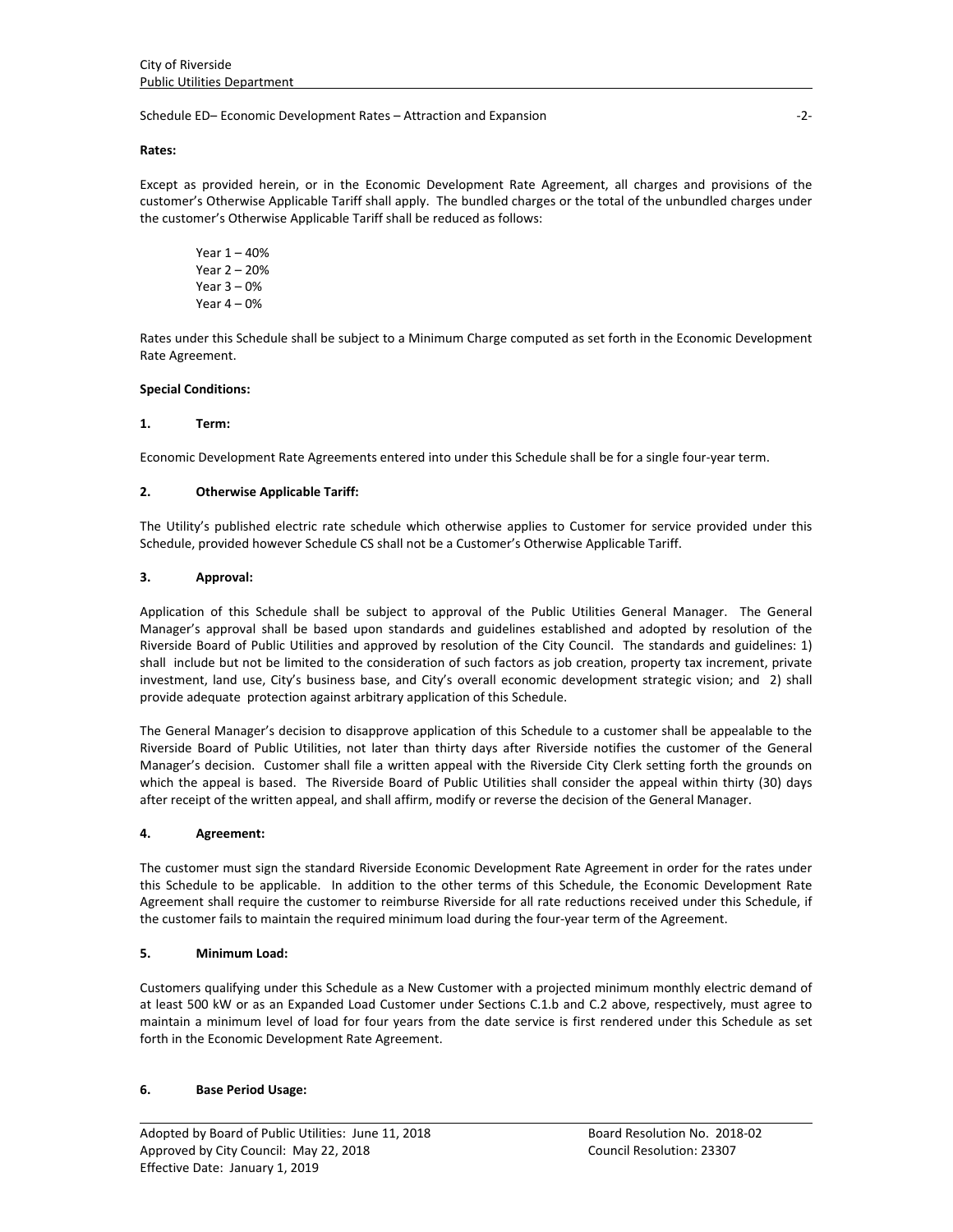### Schedule ED– Economic Development Rates – Attraction and Expansion **Example 2018**

Base Period Usage shall be established and agreed to in the Economic Development Rate Agreement for Expanded Load Customers. Base Period Usage shall be the average monthly energy use and demand for the customer during the last three years. Expanded load qualifying for the rate under this Schedule shall be measured as the difference between the new monthly, meter documented energy use and demand, and Base Period Usage.

## **7. State Mandated Public Benefits Charge:**

The rates in Customer's Otherwise Applicable Tariff and under this Schedule are subject to a surcharge as adopted via City Council Resolution No. 19203, and such surcharge as is in effect from time to time. The applicable Public Benefits Charge will be applied to the Customer's total electricity usage charges for the applicable billing period.

# **8. Miscellaneous Fees and Charges:**

Rates charged pursuant to this Schedule shall be subject to any Energy Users Taxes, Utility Users Taxes and any other governmental taxes, duties, or fees which are applicable to Electric Service provided to Customer by Riverside. Rates are also subject to adjustment, as established by Riverside's Board of Public Utilities and adopted by Riverside's City Council in response to federal or state climate change laws, renewable portfolio standard or other mandated legislation. These adjustments may include but are not limited to charges to mitigate the impacts of greenhouse gas emissions or "green power" premiums.

# **9. Expanded Load:**

Expanded Load Customers applying for this rate must demonstrate to the satisfaction of the Utility that the expanded load is new to Riverside.

## **10. Agreement Deadline:**

The start date of the Economic Development Rate agreement shall commence within 12 months from the date of the Public Utilities General Manager's approval or become null and void. The start date shall coincide with the customer's normal billing cycle.

## **11. Program Cap:**

The total contract demand on this Schedule for qualifying customers under Sections C.1.b. and C.2. of this Schedule shall collectively not exceed 25 (twenty‐five) MW (megawatts). The total contract demand on this Schedule for qualifying customers under Section C.1.a. or C.1.c. of this Schedule shall collectively not exceed 5 (five) MW.

Once either Program Cap is reached, the Schedule will be closed to any new customers, until such time as qualified customers included within the Program Cap, with an executed Economic Development Rate Agreement no longer receive the reductions (e.g. year three of their agreements), thus allowing participation by additional customers until a new respective 25 MW or 5 MW Program Cap is reached.

## **12. Re‐Application:**

Customers who have received the Economic Development rate may re‐apply for this rate as an Expanded Load Customer after the Economic Development Rate Agreement has expired.

<u> 1989 - Johann Stoff, amerikansk politiker (d. 1989)</u>

## **13. Restrictions:**

Residential customers are not qualified under this Schedule.

## **14. NAICS**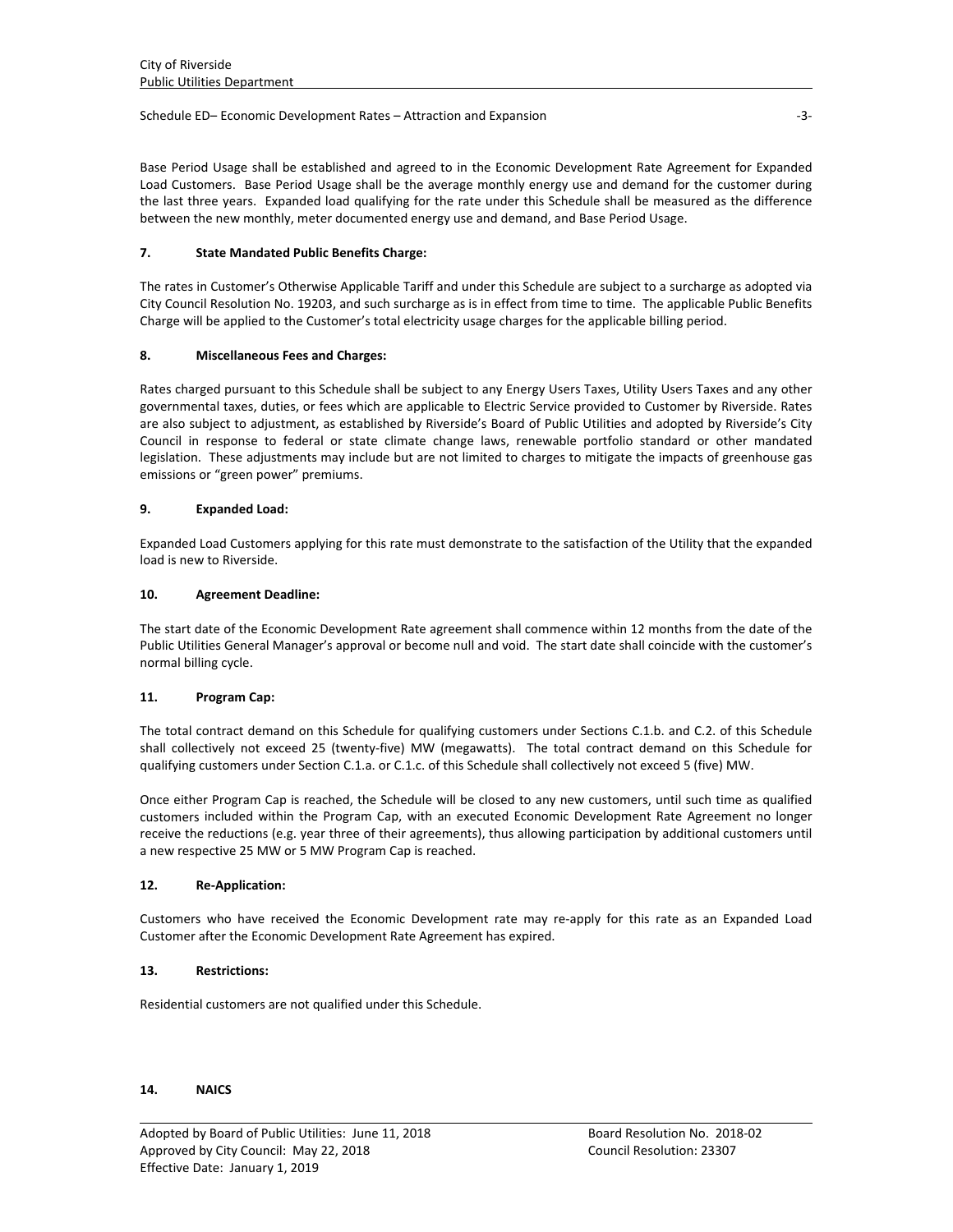### Schedule ED– Economic Development Rates – Attraction and Expansion ‐4‐

The North American Industry Classification System (NAICS, pronounced Nakes) was developed under the direction and guidance of the Federal Office of Management and Budget as the standard for use by Federal statistical agencies in classifying business establishments for the collection, tabulation, presentation, and analysis of statistical data describing the U.S. economy. A complete list of current NAICS codes are on file with Riverside Public Utilities and available on request.

The table on the following page identifies relevant 2017 NAICS codes and titles for qualified research, development or technology business under Section C.1.a.:

# **15. Applicable Rate Schedule:**

# **a. Applicable Rate Schedule**

For Customers applying for service at an existing service address, the Utility will assign the electric rate schedule based on the characteristics of the service address. The Utility will presume that any electric rate previously assigned to that service address is the appropriate schedule, unless Customer requests a review for another applicable rate schedule, rate, or optional provision. In certain situations when a Customer does not qualify for an electric rate previously assigned to that service address, the Utility will assign the applicable rate to the Customer. The Utility assumes no responsibility for advising the Customer of lower optional rates under existing schedules available as a result of the Customer's changes to the characteristics of the service address.

# **b. Change of Rate Schedule**

A change to the applicable rate schedule may be made if the Utility determines that the Customer no longer qualifies for the assigned rate schedule. Subject to meter availability, the change will become effective for service rendered after the next regular meter reading following verification and approval by the Utility of such eligibility. Any change in rate schedules pursuant to this section shall be made prospectively.

<u> 1989 - Johann Stoff, amerikansk politiker (d. 1989)</u>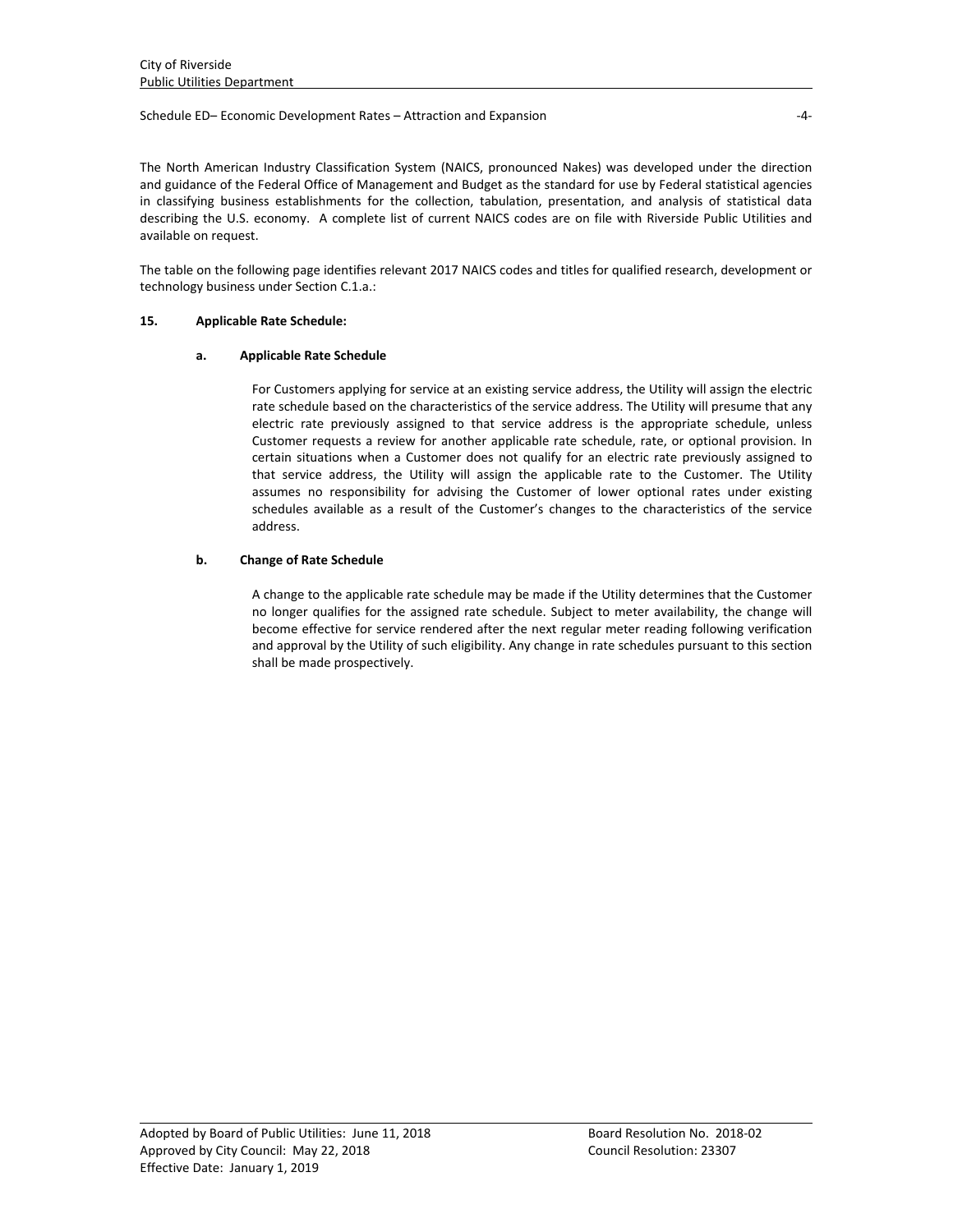# Schedule ED– Economic Development Rates – Attraction and Expansion ‐5‐

| <b>NAICS</b> | <b>2017 NAICS TITLE</b>                                                                                      |
|--------------|--------------------------------------------------------------------------------------------------------------|
| 325411       | <b>Medicinal and Botanical Manufacturing</b>                                                                 |
| 325412       | <b>Pharmaceutical Preparation Manufacturing</b>                                                              |
| 325413       | In-Vitro Diagnostic Substance Manufacturing                                                                  |
| 325414       | Biological Product (except Diagnostic) Manufacturing                                                         |
| 333613       | Mechanical Power Transmission Equipment Manufacturing                                                        |
| 334111       | <b>Electronic Computer Manufacturing</b>                                                                     |
| 334112       | <b>Computer Storage Device Manufacturing</b>                                                                 |
| 334118       | <b>Computer Terminal Manufacturing</b>                                                                       |
| 334119       | Other Computer Peripheral Equipment Manufacturing                                                            |
| 334220       | Radio and Television Broadcasting and Wireless Communications Equipment Manufacturing                        |
| 334310       | Audio and Video Equipment Manufacturing                                                                      |
| 334411       | <b>Electron Tube Manufacturing</b>                                                                           |
| 334412       | Bare Printed Circuit Board Manufacturing                                                                     |
| 334413       | Semiconductor and Related Device Manufacturing                                                               |
| 334414       | <b>Electronic Capacitor Manufacturing</b>                                                                    |
| 334415       | <b>Electronic Resistor Manufacturing</b>                                                                     |
| 334416       | Electronic Coil, Transformer, and Other Inductor Manufacturing                                               |
| 334417       | <b>Electronic Connector Manufacturing</b>                                                                    |
| 334418       | Printed Circuit Assembly (Electronic Assembly) Manufacturing                                                 |
| 334419       | <b>Other Electronic Component Manufacturing</b>                                                              |
| 334510       | Electromedical and Electrotherapeutic Apparatus Manufacturing                                                |
| 334511       | Search, Detection, Navigation, Guidance, Aeronautical, and Nautical System and Instrument Manufacturing      |
| 334512       | Automatic Environmental Control Manufacturing for Residential, Commercial, and Appliance Use                 |
|              | Instruments and Related Products Manufacturing for Measuring, Displaying, and Controlling Industrial Process |
| 334513       | Variables                                                                                                    |
| 334514       | Totalizing Fluid Meter and Counting Device Manufacturing                                                     |
| 334515       | Instrument Manufacturing for Measuring and Testing Electricity and Electrical Signals                        |
| 334516       | Analytical Laboratory Instrument Manufacturing                                                               |
| 334517       | <b>Irradiation Apparatus Manufacturing</b>                                                                   |
| 334519       | Other Measuring and Controlling Device Manufacturing                                                         |
| 334611       | Software Reproducing                                                                                         |
| 334612       | Prerecorded Compact Disc (except Software), Tape, and Record Reproducing                                     |
| 334613       | Magnetic and Optical Recording Media Manufacturing                                                           |
| 339112       | Surgical and Medical Instrument Manufacturing                                                                |
| 339113       | Surgical Appliance and Supplies Manufacturing                                                                |
| 339114       | Dental Equipment and Supplies Manufacturing                                                                  |
| 339115       | <b>Ophthalmic Goods Manufacturing</b>                                                                        |
| 339116       | <b>Dental Laboratories</b>                                                                                   |
| 511210       | Software Publishers                                                                                          |
| 512110       | Motion Picture and Video Production                                                                          |
| 517312       | Wireless Telecommunications Carriers (except Satellite)                                                      |
| 541360       | Geophysical Surveying and Mapping Services                                                                   |
| 541380       | <b>Testing Laboratories</b>                                                                                  |
| 541511       | <b>Custom Computer Programming Services</b>                                                                  |
| 541512       | <b>Computer Systems Design Services</b>                                                                      |
| 541690       | Other Scientific and Technical Consulting Services                                                           |
| 541714       | Research and Development in Biotechnology                                                                    |
| 621511       | <b>Medical Laboratories</b>                                                                                  |
| 927110       | Space Research and Technology                                                                                |

<u> 1989 - Johann Stoff, amerikansk politiker (d. 1989)</u>